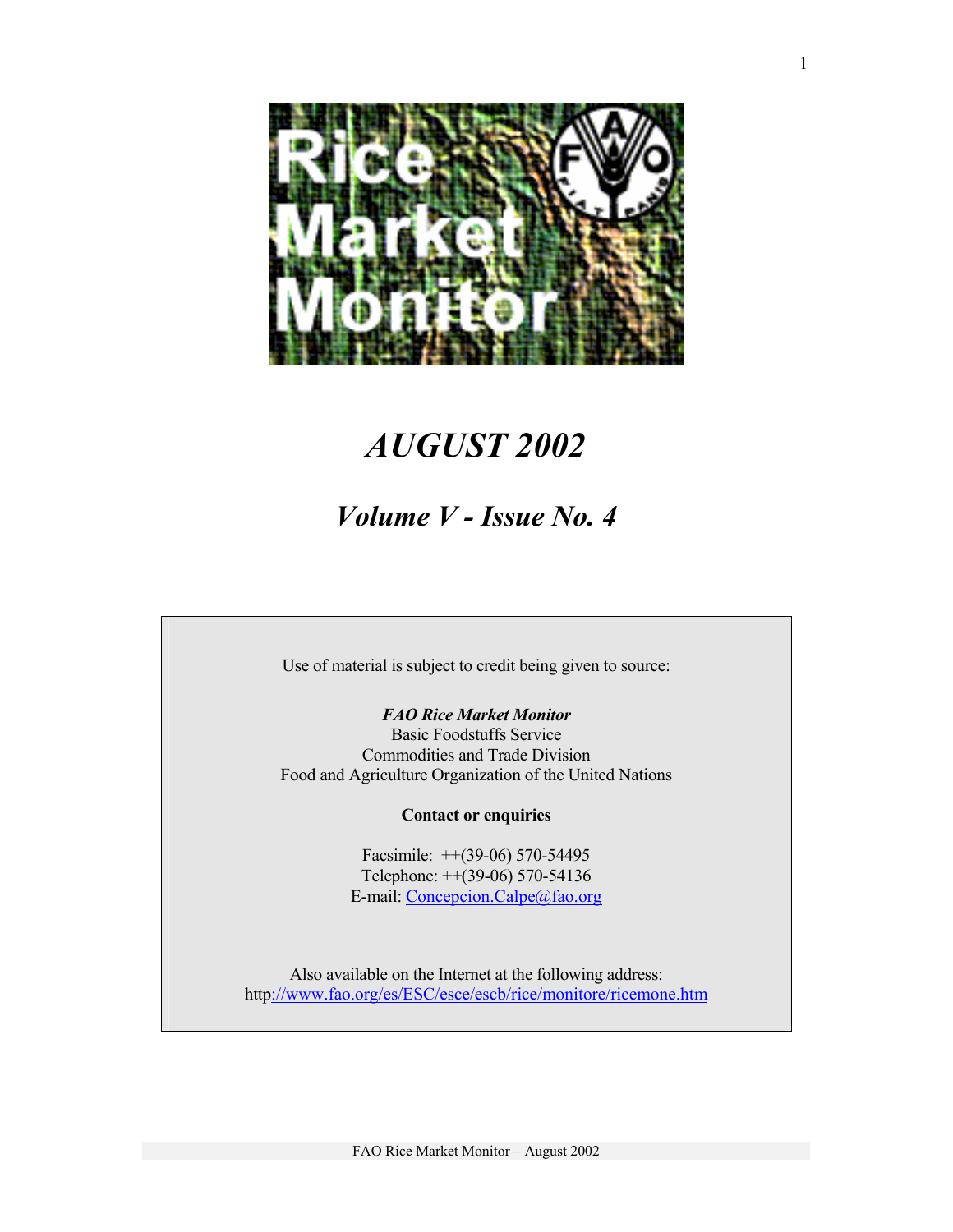## **HIGHLIGHTS**

- World paddy production in 2002 is now forecast at 595 million tonnes, up 6 million tonnes from the previous estimate, but still 1 million tonnes below the 2001 figure.
- The bulk of the 2002 main paddy season crops have now been planted throughout countries of the Northern Hemisphere, while countries located in the Southern Hemisphere and the equatorial belt, are harvesting their secondary crops.
- Much of the upward revision from the June forecast is based on larger expected production in some of the major rice producing countries in Asia, notably China, Indonesia, Myanmar and Thailand. In some cases, such adjustment for the current season followed the release of greater production estimates in 2001, while in others it reflected improved expectations for plantings. For other regions, Africa is on course to register a record output in 2002. A return to normal weather conditions in Central America suggests that production will only be down slightly from the previous year, but output prospects in the United States have been lowered. Estimates of South America's 2002 harvest remain unchanged from the last report, while for Australia's harvest they have been upgraded marginally.
- The 2002 production outlook, however, is still highly uncertain, especially as adverse weather conditions are being reported in several part of the world, including faltering monsoon rains in India.
- World rice trade in 2002 is now forecast at 25 million tonnes, 400 000 tonnes above previous expectation, and 1 million tonnes higher than in 2001. The raising of global trade prospects reflects a net increase in import demand in Asia, concentrated among a few countries, notably Indonesia and the Philippines, facing higher domestic requirements or production shortfalls. Further downward adjustments to China's anticipated purchases, suggest that there is now little prospect of the country being a major buyer of international rice in 2002.
- As for exports in 2002, competition for international market shares has intensified with India forecast to make further inroads. Prospects for rice exports by Myanmar and the United States have also improved since the last report, but they have considerably fallen for China and Viet Nam. Forecast shipments from the other major exporters, including Thailand, remain unchanged from the last report.
- For global rice trade in 2003, preliminary estimates of export availabilities and import demand suggest that global rice trade is likely to rise from the 2002 level by 700 000 tonnes to 25.7 million tonnes. The forecast is extremely tentative since the volume of international transactions in 2003 will depend chiefly on the outcome of the 2002 main paddy crops in Asia – the world's largest trading region – that have yet to reach maturation and which have been recently subjected to weather related uncertainty.
- World rice stocks at the close of the marketing seasons ending in 2002 are estimated at 150.2 million tonnes, slightly higher than in the last report. This would represent a decline of about 13.3 million tonnes from their revised opening levels, most of which will be drawn from China rice inventories to bridge the gap between the country's production and consumption.
- As for the close of the 2003 season, global inventory levels are tentatively forecast to decline by 13.7 million tonnes to 136.5 million tonnes, implying a third annual consecutive fall, to a 15-year low. The bulk of the withdrawal will again be mostly attributable to China (mainland). On the other hand, rice carryovers are foreseen to remain very high in major exporting countries, including India, Viet Nam, United States and to a lesser extent in Thailand.
- International rice prices of different origins and grades have followed opposing trends within the past few months. For instance, rice price quotations from Viet Nam have fallen in the face of low demand together with the arrival of new crop supplies onto its market, while strong demand for United Sates rice, in light of its weakened currency, and short supplies in Pakistan, have firmed price quotations from both origins. In Thailand, currency fluctuations have had the tendency to mask changes in market fundamentals. Prices for the country's high quality rice have exhibited little overall movement since the last RMM. Average July quotations for the Thai 100% B, at US\$ 204 per tonne, were unchanged from May and virtually on parity with the United States long grain 2/4 percent. By contrast, prices for Thailand's broken rice have strengthened, matching the evolution of Indian rice, which also firmed by a similar margin over the period.
- The price outlook for the short-term is rather optimistic, since global import prospects have somewhat brightened. Furthermore, policy intervention by India and Thailand will continue to support prices, while growing uncertainty about future production prospects in a number of major producing countries is likely to induce larger purchases at a moment when market prices are still considered to be attractive.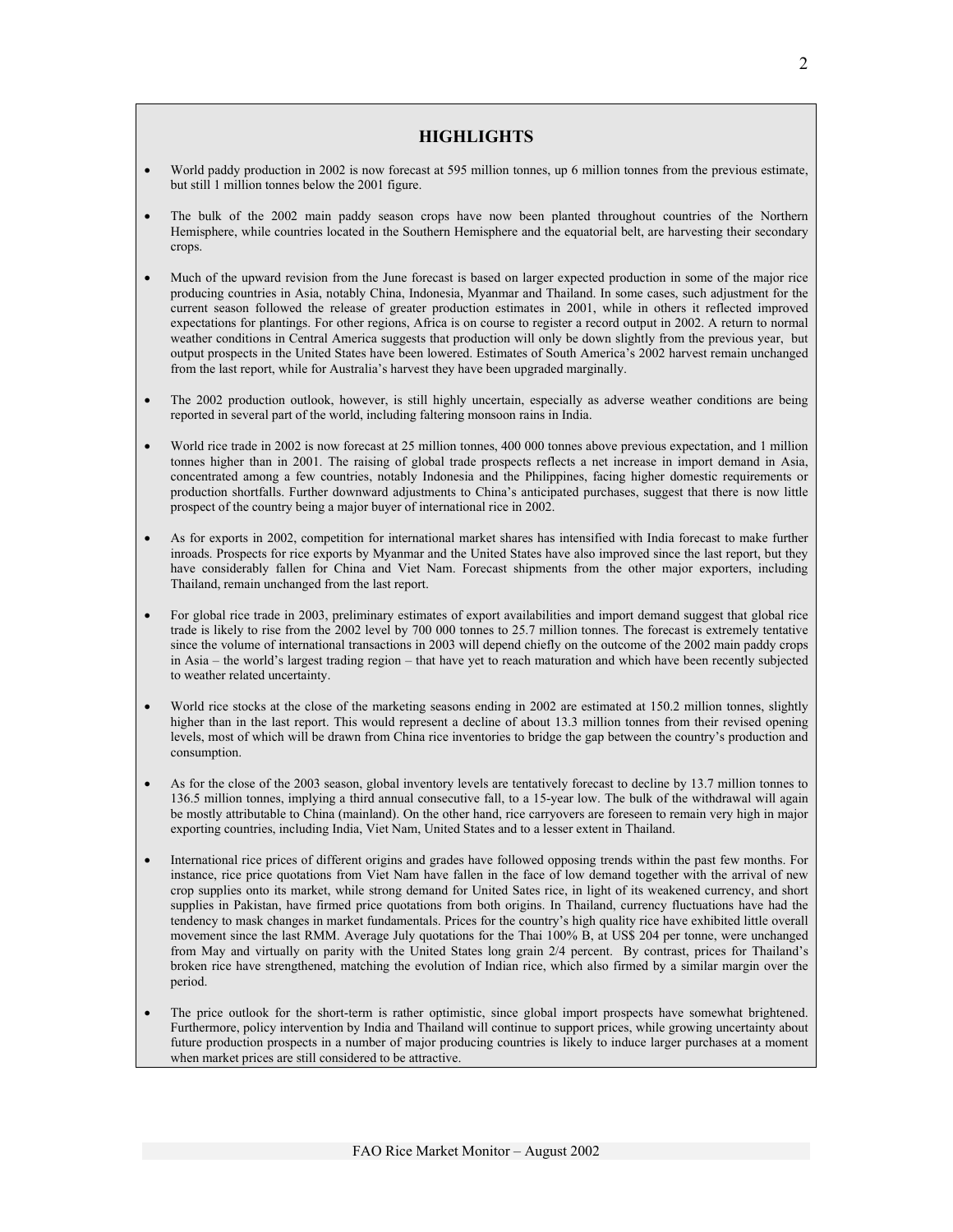## **RICE SITUATION UPDATE AS OF 12 AUGUST 2002**

# **I. PRODUCTION**

#### **2002 production outlook brightens, but weather related uncertainty rises**

The bulk of the 2002 main paddy season crops have now been planted throughout countries of the Northern Hemisphere, while countries located in the Southern Hemisphere and the equatorial belt, are harvesting their secondary crops.



The current FAO forecast puts world paddy production in 2002 at 595 million tonnes, up 6 million tonnes from the previous estimate, but still 1 million tonnes below the 2001 figure. Much of the upward revision from the June forecast is based on larger expected production in some of the major rice producing countries, including China, Indonesia, Myanmar and Thailand. In some cases, such adjustment for the current season followed the release of greater production estimates in 2001, while in others it reflected improved expectations for plantings. The 2002 production outlook, however, is still highly uncertain, especially as adverse weather conditions are being reported in several part of the world, including faltering monsoon rains in India.

#### *I.1. ASIA*

## **Improved output expectations for the region, but the prospect of weather affected crops I looms over the region.**

In **Indonesia**, the Central Bureau of Statistics is now forecasting a paddy output of 50.8 million tonnes, up 2.1 million tonnes from prior expectations and 300 000 tonnes above the revised 2001 total. According to that office, paddy production last season was higher than originally estimated and the forecast for the current year was accordingly raised.

However, this figure might be subject to a downward revision, especially as precipitation in Java, where a significant share of the country's secondary rice crop is cultivated, is reported to be below normal. The Government appears set to raise the paddy floor price, that could be effective from 1st January 2003. Officials envisage that the higher floor would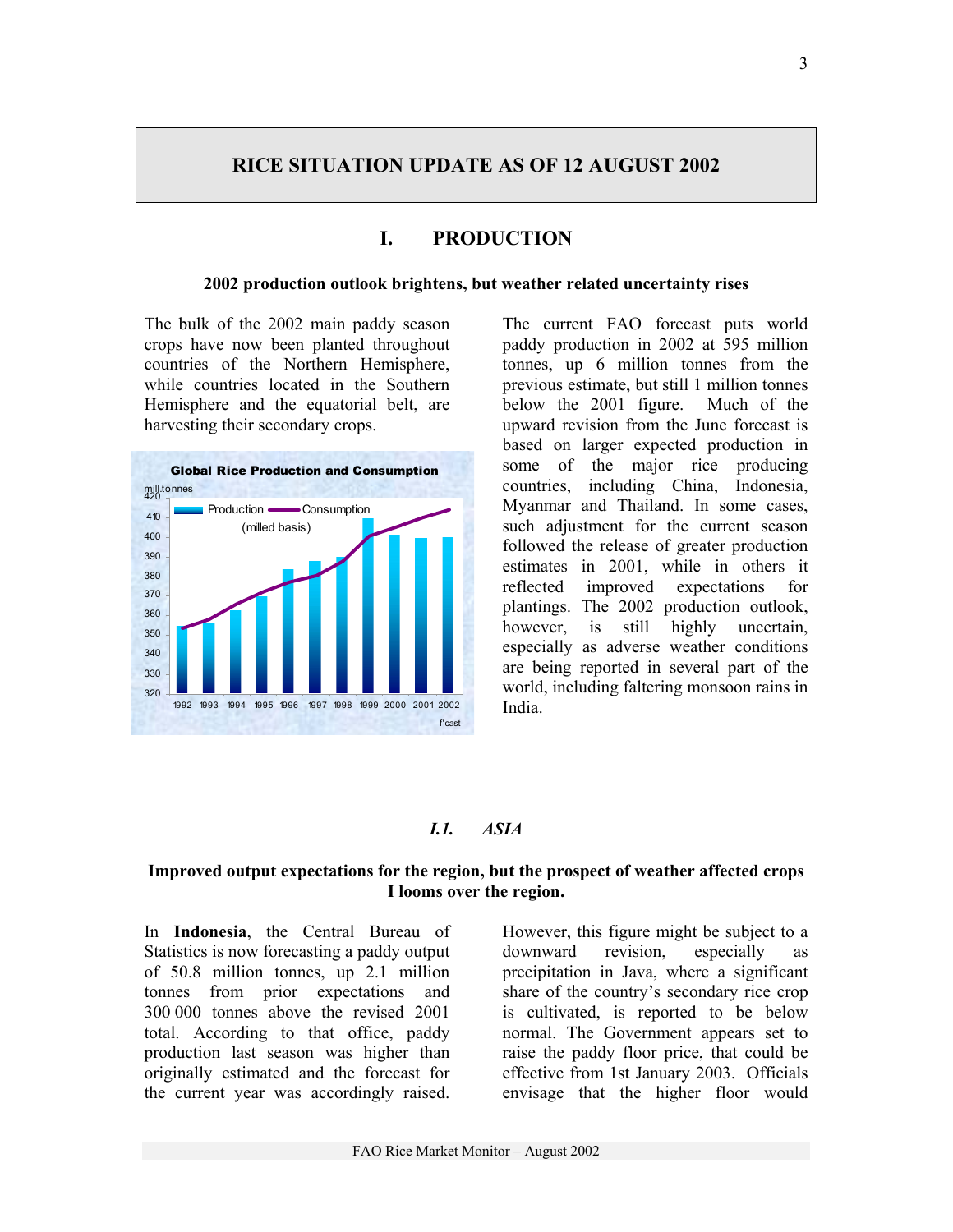encourage the country's farmers to plant more rice, but details of the size of the increase have not yet been released. The current floor price of 1,519 rupiah per kg (US \$170/MT) has been left unadjusted for the past two years.

In **India**, throughout much of July, the monsoon precipitation has been weak, irregular and has shifted towards the south, leaving Northern districts, which account for approximately 25 percent of the country's paddy output, under excessive dryness. Even though soil moisture stress is reported to be critical, irrigated water supplies could still bring some relief and rice planting might be extended to mid August, while farmers await for rains. Thus, monsoon developments in the course of the coming weeks will be critical. Pending a new formal crop assessment, paddy output for the country in 2002 remains at 134 million tonnes, 2 million tonnes below 2001.

Flooding problems in **Bangladesh** have caused some minor losses to the harvest of the Aus crop currently underway, but there might be more significant disruption to the recently planted Aman crop. However, the overall impact on this year output is expected to be minimal, since there is scope for replanting and the country remains on course to produce a record 39 million tonnes of paddy this year. Part of this growth will reflect a more extensive use of hybrid rice varieties.

**Pakistan** appears to be adjusting to a second successive year of water shortages. Paddy output for 2002 remains officially forecast at 5.2 million tonnes, down 400 000 tonnes from the previous year, and 2 million tonnes less than the 2000 'normal' weather level. At the same time, the Government is promoting the adoption of higher quality rice varieties, in the expectation of raising the value of the country's rice exports, which account for some 40 percent of output.



Following the release of official production figures by the Central State Statistical Bureau, **China's (mainland)** 2001 paddy production estimate has been raised by 670 000 tonnes to 177.6 million tonnes. Although some flooding problems have been reported recently, production in the current 2002 season is officially forecast to be slightly above that level, at 177.8 million tonnes, marking a reversal of the contraction experienced in the past two seasons. This positive outcome would be attributable to a 6 percent expansion in the single intermediate rice crop, which would offset an expected 8 percent drop in the lower quality, early crop and a similar contraction in the late rice crop. Over 50 per cent of the country's total rice area is now reported to be sown with higher quality indica and japonica.

On account of the **Chinese Province of Taiwan's** entry to the WTO and the subsequent opening of import quotas, the Provincial Government is considering a new development strategy for its paddy sector. Under the proposal, the country will produce only 70 per cent of its consumption, with the remainder to be fulfilled by imports. As surplus rice lands are to be released for the cultivation of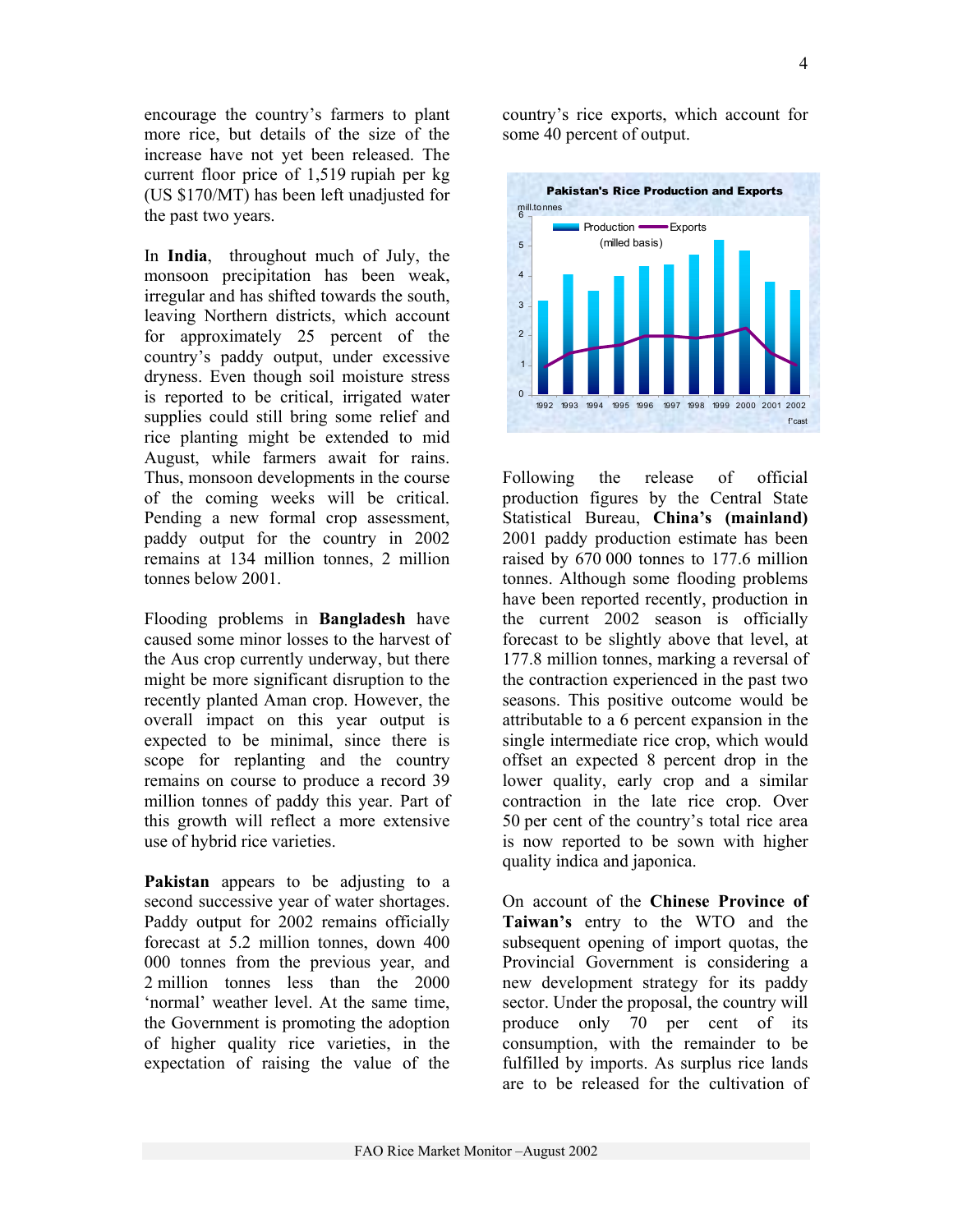more profitable crops, the proposal will have serious implications for production.

**Thailand's** main rice crop is developing well under favourable growing conditions and the country is on course to reach a paddy output of about 25 million tonnes, 400 000 tonnes higher than last reported. The Government has announced a further extension to its paddy procurement programme of the second (2001) paddy crop until the end of September this year, targeting an additional 300 000 tonnes of purchases. To date, almost 1.7 million tonnes have been removed from the market and put in storage under the scheme, surpassing the original 1.5 million tonne target, with procurement prices set at 4 880 baht (US\$ 117) per tonne for 5 percent broken rice and at 4 500 baht (US\$ 110) per tonne for 25 percent broken rice.

A forecast expansion of the area under rice in **Myanmar** coupled with more optimistic expectations of the plant growing conditions have led to the upgrading of the country's 2002 paddy crop by 1.5 million tonnes to a record 22.2 million tonnes.

By contrast, in the **Philippines**, official estimates for 2002 paddy production have been lowered to 12.9 million tonnes. marginally down from the record achieved last season, since below normal precipitation earlier in the year hindered rice cultivation. The Government, mindful of self sufficiency goals, has announced that over the next two years, one-fifth of the country's irrigated rice lands (about 7 percent of total rice area), are to be planted with high yielding varieties.

A serious drought in **Cambodia** is reported to have disrupted cultivation of the country's early wet season rice crop. Accordingly, the Government, which earlier envisaged a 10 percent increase in plantings, has downgraded its 2002 paddy forecast from 4.7 million tonnes to 4.5 million tonnes. At this level, production would still be 400 000 tonnes higher than last year's record and 200 000 tonnes above the previous RMM forecast. In the past few weeks, further drought problems have been reported, which might have further hindered the crop. Pending additional information on their impact, the official forecast of 4.5 million tonnes is used in this report.

In **Vietnam**, the harvest of the 2002 winter-spring rice, which opens the season, has now been completed. Estimates from the Government point to a record crop of 16.5 million tonnes, which would be almost 7 per cent greater than the same crop in 2001. Prospects for the Summer-Autumn crop do not appear not so bright. Contrasting weather extremes have been hampering activity. For instance, in the Mekong Delta, where the gathering of the summer-autumn rice crop is underway, flood related losses have been officially estimated at 370 000 tonnes (paddy). On the other hand, in central districts, subnormal precipitation has disrupted the sowing and early-stage development of the 10th month crop. However, given the record performance of the winter-spring crop, the Government's 2002 paddy forecast of 32.3 million tonnes could still materialize.

A recent FAO/World Food Programme mission to the **Democratic People's Republic of Korea** reports that in spite of delays to receiving inputs and unevenly distributed irrigation water, the country's main paddy crop is progressing well. Authorities have targeted 583 000 hectares of rice plantings in 2002, slightly above the level last year, and measures to expand rice cultivation further are currently being undertaken. The FAO forecast for the country's 2002 paddy crop remains at 2 million tonnes, unchanged from the previous year.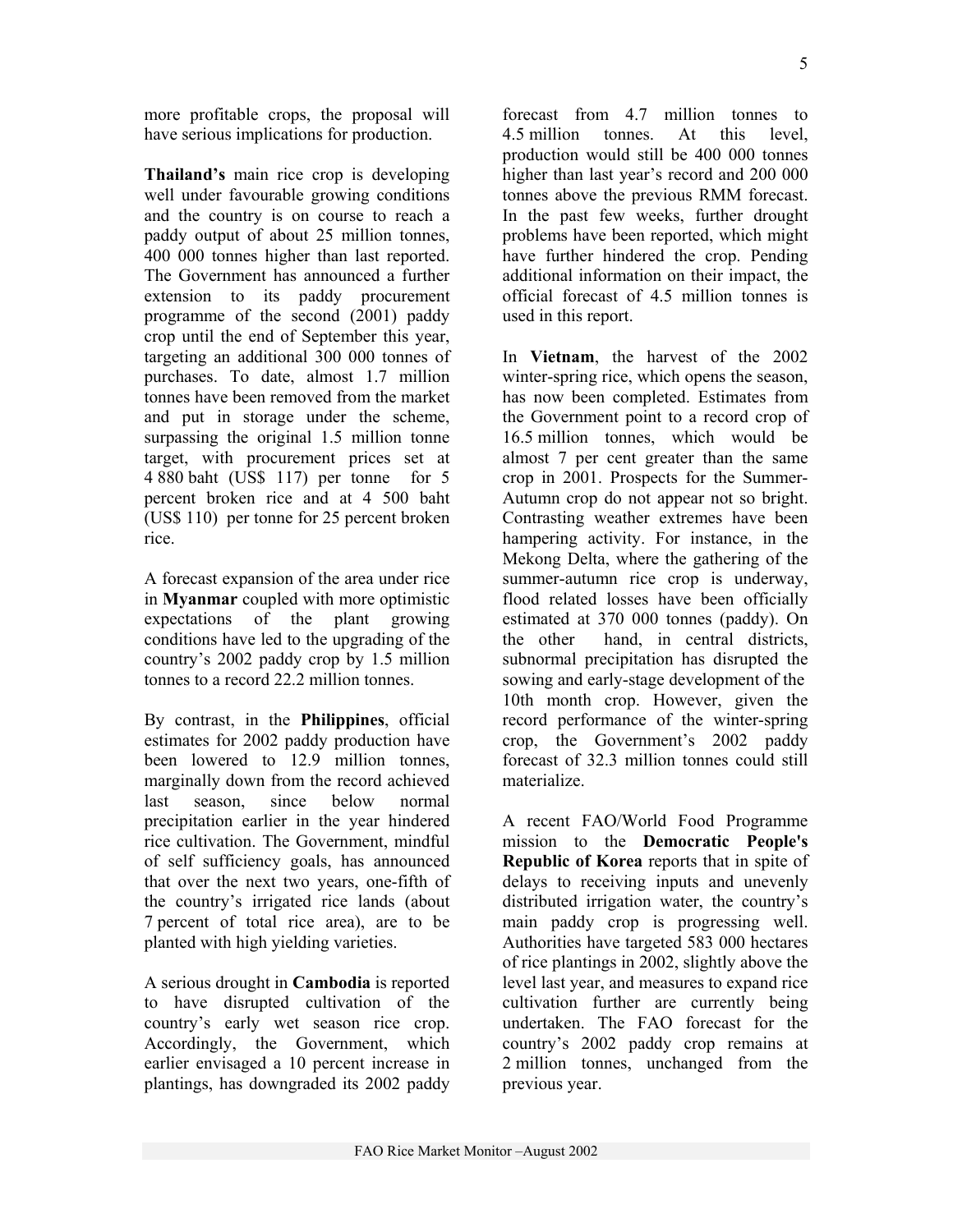In the **Republic of Korea**, the forecast for 2002 paddy production stands the same as the last report at 7.3 million tonnes, down 150 000 tonnes from the previous year. Policy measures to gear the country's paddy sector towards market liberalization in 2005 have recently been implemented. The Government has shifted its policy from price supports to income supports in an effort to reduce the country's large rice surpluses. Under the new scheme, which comes into effect this season, paddy farmers will receive direct payments of 500 000 won (US\$ 415) per hectare for 'agricultural promotion areas' (AMAs) and 400 000 won (US\$ 332 ) per hectare for non AMAs. Official procurement prices for 2002 have been left unchanged from

2001 levels at 2097 won per kg (US\$ 174 per tonne).

According to private sources in the **Islamic Republic of Iran**, the country looks set to harvest a paddy crop of 2 million tonnes in 2002, unchanged from the last report, reflecting a return to a more normal rainfall pattern. This would constitute a recovery of 15 percent from the droughtafflicted crop of the previous year. Similarly, ample water availability in **Uzbekistan** has led to a significant expansion of the rice area in the country and paddy output is officially forecast to reach almost 200 000 tonnes in 2002, double the drought stricken level of 2001.

#### *I.2. AFRICA*

#### **Record output in 2002 still predicted for the region**

Paddy output in Africa is forecast to rise by over 5 percent in 2002, to a record 18.1 million tonnes, slightly higher than last reported. The promising expectations for the continent are underpinned by record plantings foreseen in several West African countries and in **Egypt**, which are developing well under favourable growing conditions.

Upward adjustments in FAO production forecasts have been made since the last RMM for **Mali** and **Senegal**, where improved input usage supported by good weather, are anticipated to lead to substantial improvements to rice yields in both countries.

Prospects though in **Liberia** are somewhat clouded, owing to a resurgence of civil war in the country. During the height of a conflict in the mid 1990s, annual paddy production averaged around 50 000 tonnes. Presently, the 2002 paddy forecast for the country stands at 190 000 tonnes.

In Southern Africa, the 2002 paddy season is over, while in Eastern Africa, gathering of the main season rice crops is underway. The Southern African Development Community (SADC), has estimated **Tanzania's** rice harvest to be in the order of 482 000 tonnes (milled), which suggests a decline of over 30 000 tonnes from the previous year, and 25 000 tonnes down from the FAO forecast. In **Mozambique**, the Government has predicted a harvest of 168 000 tonnes, but in other rice major producing countries of Southern and East Africa, official information regarding the size of the harvests has not yet been released. However, expectations point to an overall contraction to 2002 production in both sub-regions.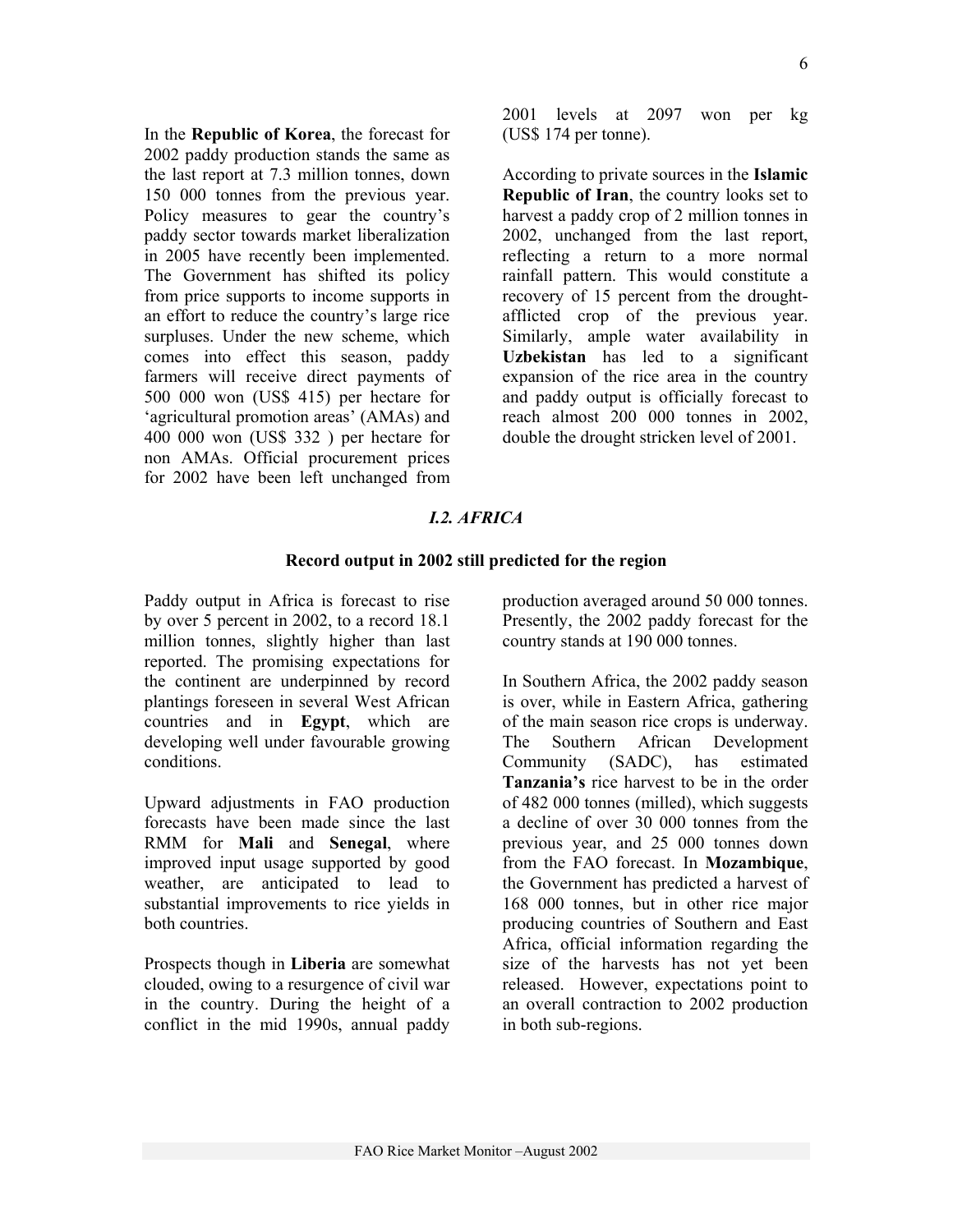## *I.3. LATIN AMERICA AND THE CARIBBEAN*

#### **Return to normal weather conditions in Central America**

In Central America, an El Niño-induced drought had caused some disruption to planting of the new season's rice crops. Many countries in the region had delayed planting by over a month in anticipation of rainfall, however, timely precipitation subsequently allayed fears of any serious disruption to the region's 2002 paddy crop, which remains forecast at 2.3 million tonnes, down 100 000 tonnes from an adjusted 2001 total.

In South America, the bulk of the 2002 paddy crops have now been harvested. Output expectations for 2002 are unchanged from the last report at 19.9 million tonnes, which represents a slight recovery from 2001 but 2 million tonnes below the 1999 record. Paddy farmers in **Argentina**, **Brazil**, **Paraguay** and **Uruguay** will soon begin preparations for the 2003 season. While planting intentions are not known, economic instability in some parts of the region may affect rice cultivation in the new season.

## *I.4. NORTH AMERICA*

#### **Expectations lowered for 2002 season**

Harvesting of the 2002 paddy crop has just begun in the **United States**. Based on lower yield performance of paddy harvested in and around the Gulf states, the officially projected 2002 crop has been

lowered to 9.3 million tonnes, some 180 000 tonnes less than previously anticipated, and 400 000 tonnes below the previous year's record.

## *I.5. EUROPE*

#### **Weather disruption to EC plantings overshadowed by CAP reform proposals**

In the **EC**, there has been a disruption to the rice season in Italy and France where adverse weather conditions to sowing and early stage crop development resulted in the need for some replanting. The current 2002 paddy forecast for the EC, which remains at 2.6 million tonnes, hinges on favourable weather in both countries for the remainder of the season.

On July 10th, the European Commission submitted proposals for a new Rice Common Market Regime, envisaging that the package will significantly cut intervention stocks of rice which stand on average at roughly 25 percent of annual production. The new regime seeks to stabilize farm incomes but to remove emphasis on production subsidies. Under the plans, which require approval by member states, the Commission has proposed:

• a 50 percent reduction in the intervention price to 150 Euro per tonne in 2004/05

88 percent of the cut in the intervention price to be compensated by a direct payment to producers of 177 Euro per tonne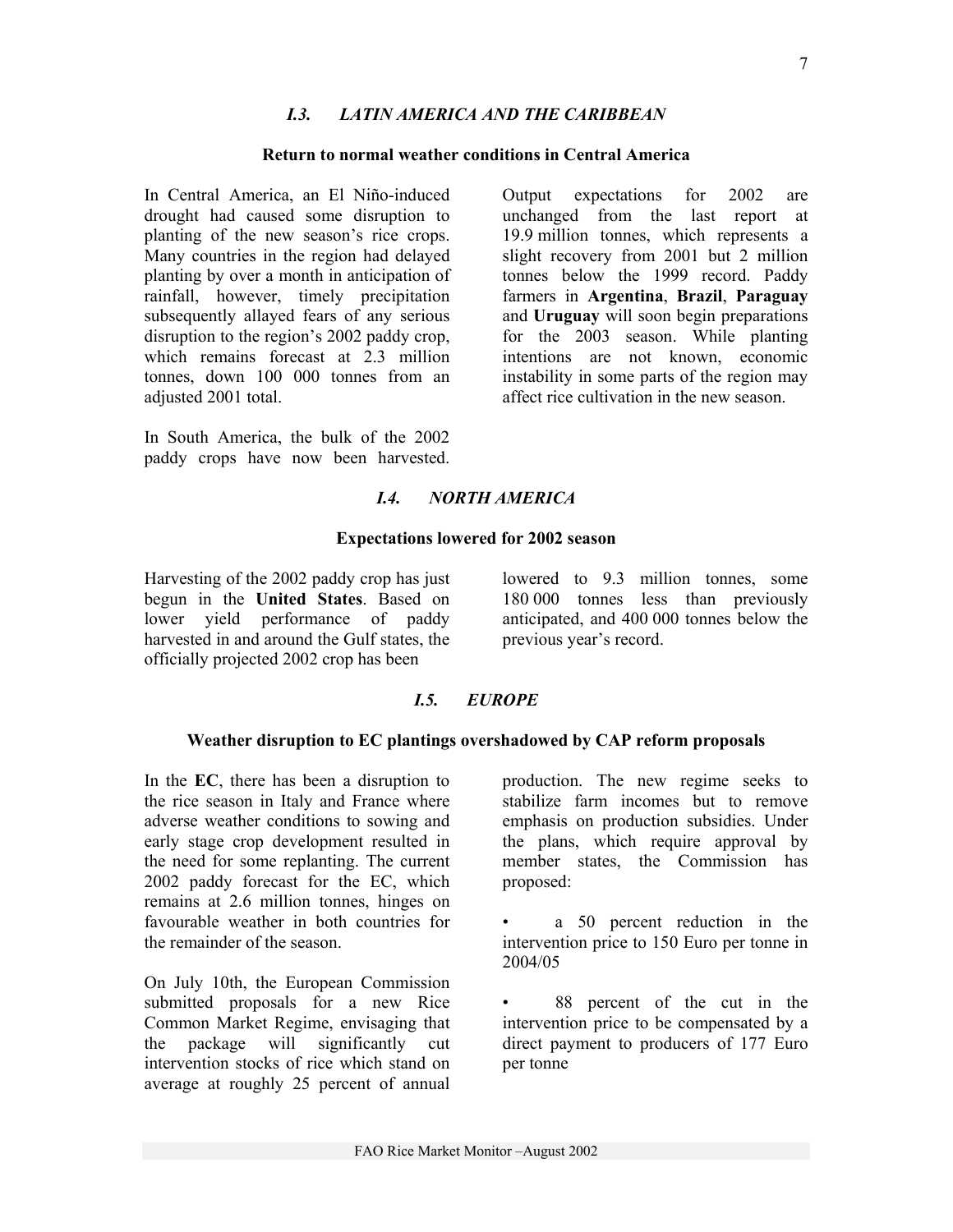a private storage scheme will come into operation if rice market prices fall below a level of 120 Euro per tonne

In the past, there has been widespread resistance from the major rice producing member states to changes in EC rice policy.

## *I.6. OCEANIA*

#### **Australia's 2002 harvest upgraded**

In **Australia**, the official estimate of the 2002 paddy harvest has been raised by 100 000 tonnes to 1.3 million tonnes. However, it remains considerably below the previous season's record crop of 1.8 million tonnes, owing to a fall in plantings caused by water scarcity and a return to normal yields. Preparation for the country's 2003 paddy crop will begin shortly, but even at this early stage, there are concerns that water shortages might also disrupt this crop.

## **II. INTERNATIONAL TRADE**

#### **Trade forecast to expand by 1 million tonnes in 2002**

World rice trade in 2002 is now forecast at 25 million tonnes, 400 000 tonnes above previous expectation, and 1 million tonnes higher than in 2001. The raising of global trade prospects reflects a net increase in import demand in Asia, concentrated among a few countries facing production shortfalls or higher domestic requirements. On the supply side, however, competition for international market shares has intensified with India forecast to make further inroads yields.

## *II.1. IMPORTS*

#### **Larger inflows of rice to Indonesia and Philippines, but little prospect of China being a major buyer of international rice in 2002**

In **Bangladesh**, duties on rice imports have been reduced from 43 percent to 33 percent in a bid to suppress upward pressure on domestic prices. However, in the expectation of a bumper crop this year, the official forecast for imports in 2002 remains almost 50 percent lower than in the previous year at 200 000 tonnes.

**China's (mainland)** anticipated rice imports in 2002 have been revised down by 40 percent since the last report to 300 000 tonnes, slightly above the amount imported in 2001, but to a level which translates to just 7.5 percent of its TRQ under the WTO agreement. So far, shipments of rice to the country between January and May have amounted to 63 000 tonnes, down from 102 000 tonnes in the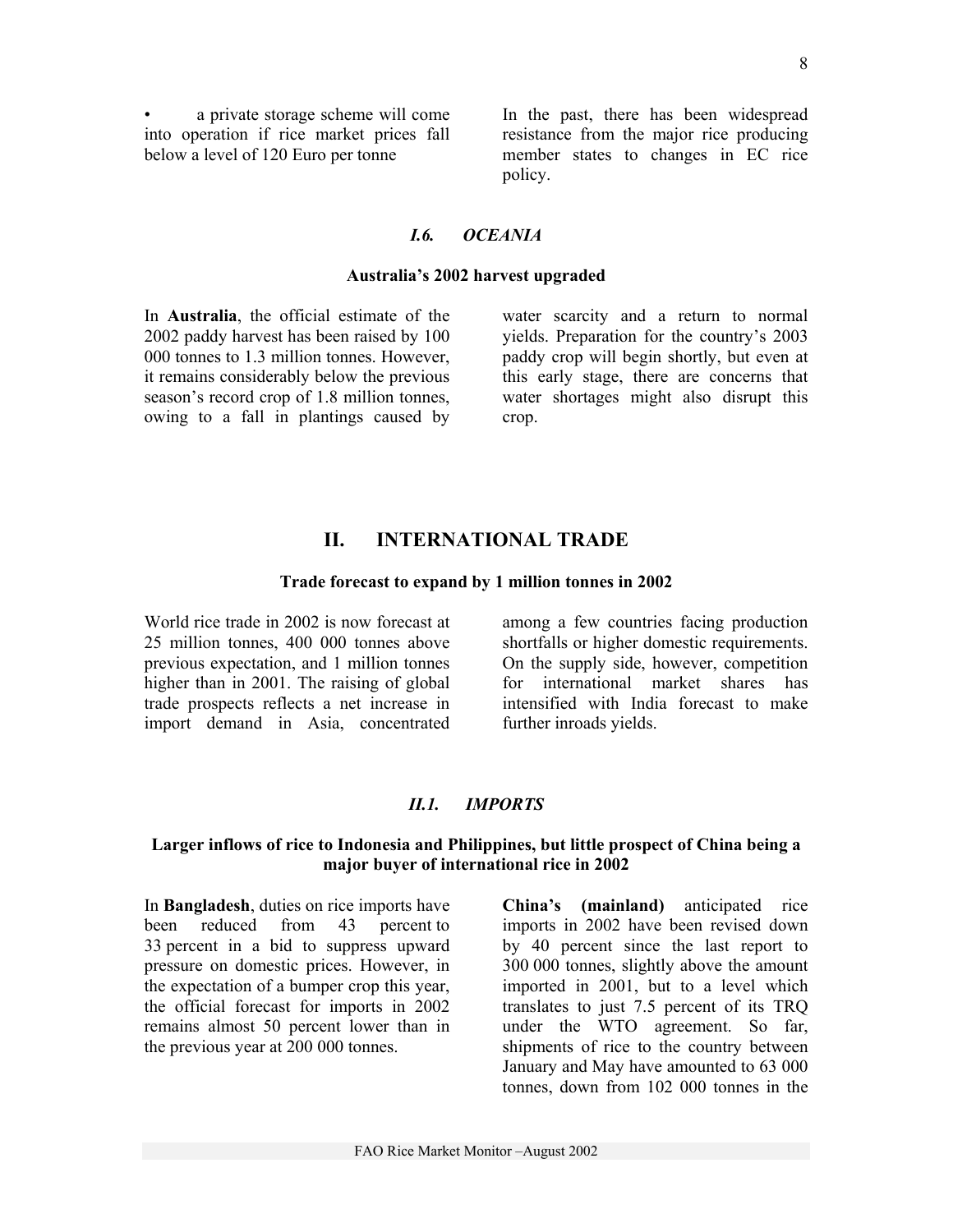same period last year. The bulk of the country's imports are likely to comprise high quality fragrant rice, since domestic prices of other rice appear too low to make imports viable. Moreover, a series of paddy auctions recently carried out by the Government have depressed prices further, precluding the likelihood of large international purchases.

Based on rice volumes contracted to date, mostly food aid, forecast imports by the **Democratic Peoples Republic of Korea** have been lowered by 100 000 tonnes since the last report, to 500 000 tonnes, almost 200 000 tonnes lower than in the previous year. The revision reflects a likely reduction in aid shipments from the Republic of Korea in response to the July naval conflict between the two countries. However, according to a recent World Food Programme mission, the country faces a substantial uncovered food deficit for the remainder of the year, despite brighter output prospects.

On the other hand, **Indonesia's** import requirements for 2002 have been raised by 200 000 tonnes to 3.2 million tonnes, on account of anticipated higher domestic needs. Local prices have been reported to be rising putting pressure on Bulog to import more, especially as fears of a crop shortfall intensify.

Similarly, purchases by **Philippines** are expected to rise to 940 000 tonnes in 2002, 340 000 tonnes higher than previously anticipated. The National Food Authority has authorised additional deliveries to bolster the country's buffer stocks, against the lowering of paddy output prospects in the country and an anticipated rise in domestic requirements.

Elsewhere in Asia, forecast rice imports in 2002 by **Sri Lanka** have been raised 70 000 tonnes since the last report to 140 000, and anticipated rice deliveries to **Uzbekistan** are up 50 000 tonnes to 150 000 tonnes, while the forecast for the **Syrian Arab Republic** has been lowered by 30 000 tonnes to 170 000 tonnes.

For other regions, little changes to previous expectations are envisaged. The flow of rice into Africa remains at 6.4 million tonnes, down 700 000 tonnes from the revised 2001 figure, and forecast imports by North America in 2002 have been raised 20 000 tonnes to 2.4 million tonnes.

## *II.2. EXPORTS*

#### **India set to gain market share in 2002**

With regard to exports, rice shipments by **Viet Nam** for the first six months of the calendar year officially amounted to less than 1.6 million tonnes which compares to a figure of over 1.8 million tonnes in the previous year. Accordingly, despite increased rice availabilities from the current harvest, the Government

anticipates 2002 export performance to fall to a seven-year low of 3 million tonnes, 500 000 tonnes less than it previous forecast and 500 000 tonnes lower than the official amount exported in 2001.

Rice sales by **China (mainland)** have also fallen substantially in the first five months of the year, from 704 000 tonnes in 2001 to 497 000 tonnes this year. On a calendar basis, exports by the country are now forecast at 1.3 million tonnes, down from the previous estimate of 2.0 million tonnes and 550 000 tonnes less than the previous year.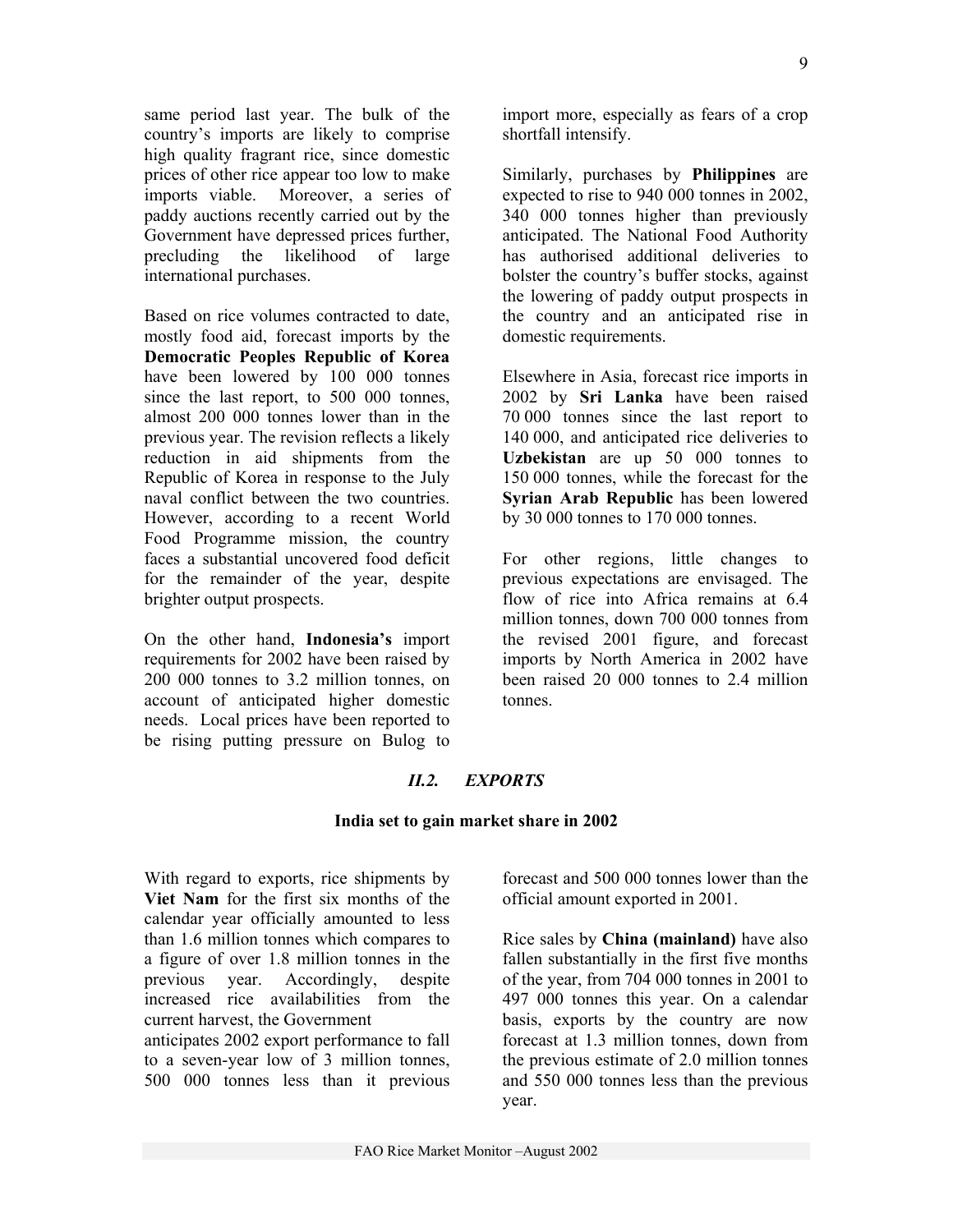

Thai active policy to sustain domestic prices is reportedly slowing down the closure of new sale contracts. Accordingly, **Thailand's** forecast exports in 2002 have been lowered by 100 000 tonnes to 7.5 million tonnes, equal to the record volume shipped last year. Low international rice quotations remain a concern for the Government, which has recently called on the other major exporters to adopt a common strategy to raise export prices.

By contrast, **India's** rice deliveries are expected to sharply rise in 2002. The forecast now stands at 4.2 million tonnes, an increase of 600 000 tonnes from the last report and 2.2 million tonnes above the previous year. Exportable supplies of rice made available from public (FCI) stocks remain in abundance, despite a worsening of production prospects this year. In addition, the FCI's decision to raise sale prices of paddy to rupees 5910 (US\$ 120) per tonne and parboiled rice to rupees 6300 (US\$ 128) per tonne effective from 1st August, is unlikely to hinder export performance, since quotations will still remain very competitive. However, restrictions on deliveries from FCI warehouses, port congestion and freight problems are causing some delays to shipments. The FCI will soon announce the outcome of a review of its entire export policy, which is reported to have addressed the issue of the compatibility of grain subsidization with WTO rules. With regard to India's exports of basmati, the Government has increased advisory prices by US\$ 25-30 per tonne, in response to claims that some earlier traded basmati failed to meet quality requirements. Basmati that is contracted below the newly announced prices would be subject to compulsory inspection by authorities.

**Myanmar** appears to have firmly reestablished itself as a major international supplier of rice, with exports forecast to reach record of 1.1 million tonnes, up 400 000 tonnes from the last RMM, in spite of an official increase to export prices of US\$ 3 per tonne. The turnaround in export performance is notable, since in 2000, the country officially managed only to export 140 000 tonnes.

In the **United Sates**, even though several disputes with major trading partners remain unresolved, the USDA has upgraded its forecast for 2002 rice shipments by 200 000 tonnes to 3 million tonnes, as historically low export prices are sustaining the country's sales.

**Cambodia** might export 100 000 tonnes in 2002, 30 000 tonnes higher than last reported, but the forecast hinges on favourable weather conditions returning to the country's current rice crop.

As for other major exporters, including **Pakistan, Egypt, Argentina, Uruguay and Australia**, forecast shipments are unchanged from the last RMM.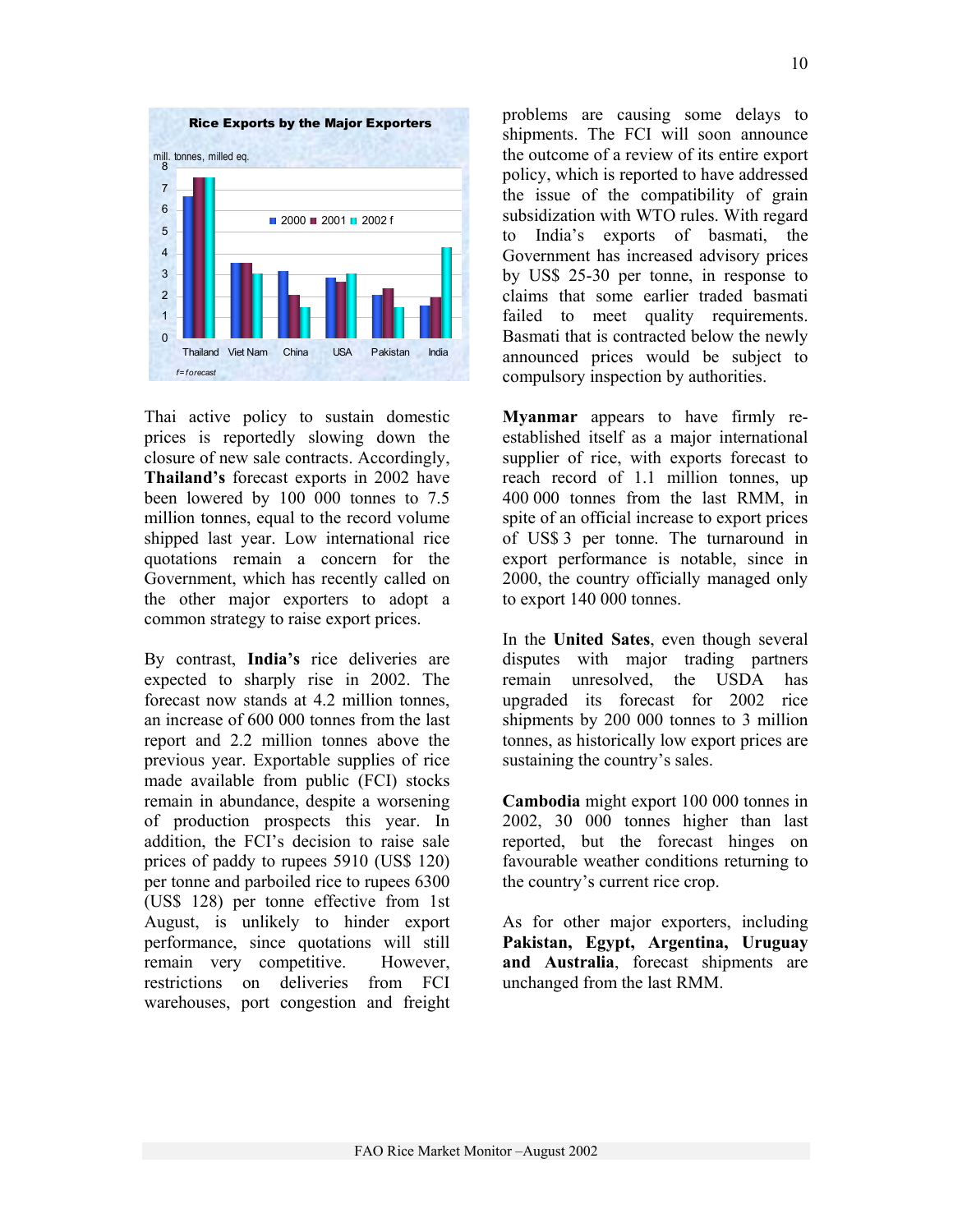## *II.3. INTERNATIONAL TRADE IN 2003*

## **FAO'S first forecast for trade in 2003 points to a further expansion**

Preliminary estimates of export availabilities and import demand suggest that global rice trade is likely to rise from the 2002 level by 700 000 tonnes to 25.7 million tonnes. The forecast is extremely tentative since the volume of international transactions in 2003 will depend chiefly on the outcome of the 2002 main paddy crops in Asia – the world's largest trading region – that have yet to reach maturation and which have been recently subjected to weather related uncertainty.

On the basis of changes from 2002, China may import 800 000 tonnes of rice in 2003, twice more than in the previous year. Based on current expectations, domestic consumption is likely to outpace production again in 2003. Since stocks in the past three years have already been depleted by some 30 million tonnes, the pressure to reduce the size of inventories will be less, which could facilitate the filling of at least part of the preferential import quotas. Thus, prospects for trade next season will mainly depend on a political decision on whether to continue releasing stocks or allowing the entry of overseas rice under preferential terms. Moderate increases in imports are also forecast for the Philippines and Malaysia.

On the export side, India may see rice shipments rising by 500 000 tonnes to a record 4.7 million tonnes, assuming no major crop shortfall during the current season. Increases in exports are also foreseen in Myanmar, Vietnam and Uruguay, but for Pakistan and the United States, exports are predicted to fall. Shipments from Thailand are forecast to remain at the same level as last year.

# **III. STOCKS**

## **Global rice inventory levels to significantly contract over the next two seasons**

World rice stocks at the close of the marketing seasons ending in 2002 are estimated at 150.2 million tonnes, slightly higher than in the last report. This would represent a decline of about 13.3 million tonnes from their revised opening levels, most of which will be drawn from China's rice inventories to bridge the gap between the country's production and consumption.

Upward revisions to stock levels since the last report have been made to China (400 000 tonnes), following the upward revision to 2001 production, and to Viet Nam (200 000 tonnes), mainly reflecting reduced export expectations this year. By contrast, larger forecast sales abroad have led to lower rice closing inventories in India (- 300 000 tonnes).

Unprecedented high rice surpluses in the Republic of Korea, which are estimated to be in excess of 1.5 million tonnes, have led the Government to announce a sale of 400 000 tonnes to its feed sector.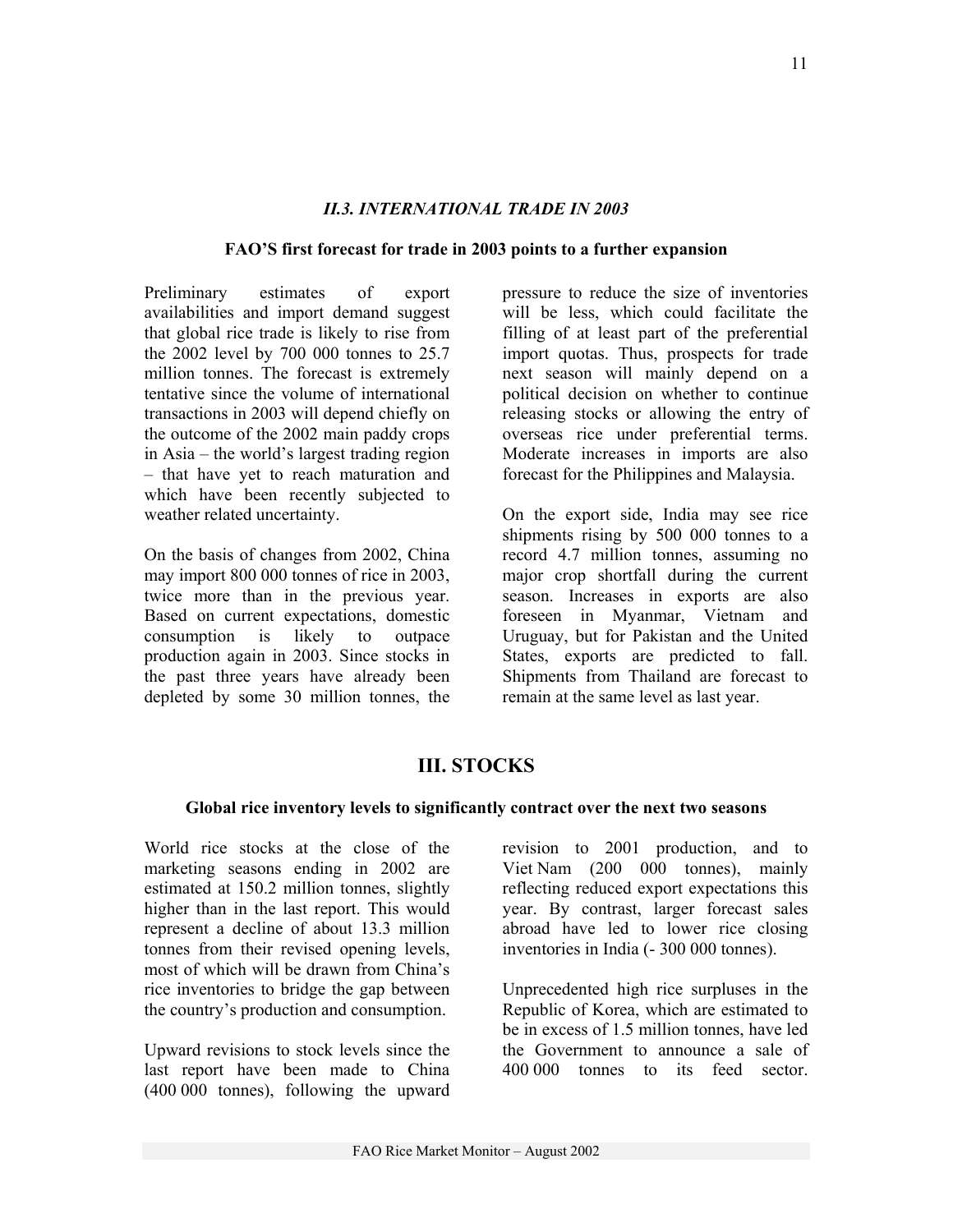Additional measures of reducing inventories are currently being reviewed.

Global rice stocks at the close of the 2003 season are tentatively forecast to decline by 13.7 million tonnes to 136.5 million tonnes, implying a third annual consecutive fall, to a 15-year low. The bulk of the withdrawal will again be mostly attributable to China (mainland). On the other hand, rice carryovers are foreseen to remain very high in major exporting countries, including India, Viet Nam, United States and to a lesser extent in Thailand.

## **IV. INTERNATIONAL PRICES**

#### **Optimistic short-term outlook for international prices**

International rice prices of different origins and grades have followed opposing trends within the past few months, offsetting any movement in the FAO Export Price Index for Rice (1982-84 = 100), that has remained at 90 points since May through to the first three weeks of July.

For instance, rice price quotations from Viet Nam have fallen in the face of low demand together with the arrival of new crop supplies onto its market, while strong demand for United Sates rice, in light of its weakened currency, and short supplies in Pakistan, have firmed price quotations from both origins.

In Thailand, currency fluctuations have had the tendency to mask changes in market fundamentals. Prices for the country's high quality rice have exhibited little overall movement since the last RMM, even though some sharp increases were recorded in June. The average July quotations for the Thai 100% B, at US\$ 204 per tonne, were unchanged from May and virtually on parity with the United States long grain 2/4 percent. By contrast, prices for Thailand's broken rice have strengthened, as illustrated by the Thai A1 Super which has risen by US\$ 4 per tonne from May to US\$ 153 per tonne in July. This rise closely follows the evolution of Indian rice, which also firmed by a similar margin over the period.



The price outlook for the short-term is rather optimistic for several reasons. Firstly, global import prospects have somewhat brightened, since some major importing countries have lowered production prospects this season. Secondly, policy intervention by India and Thailand will continue to support prices. Finally, growing uncertainty about future production prospects in a number of major producing countries is likely to induce larger purchases at a moment when market prices are still considered to be attractive.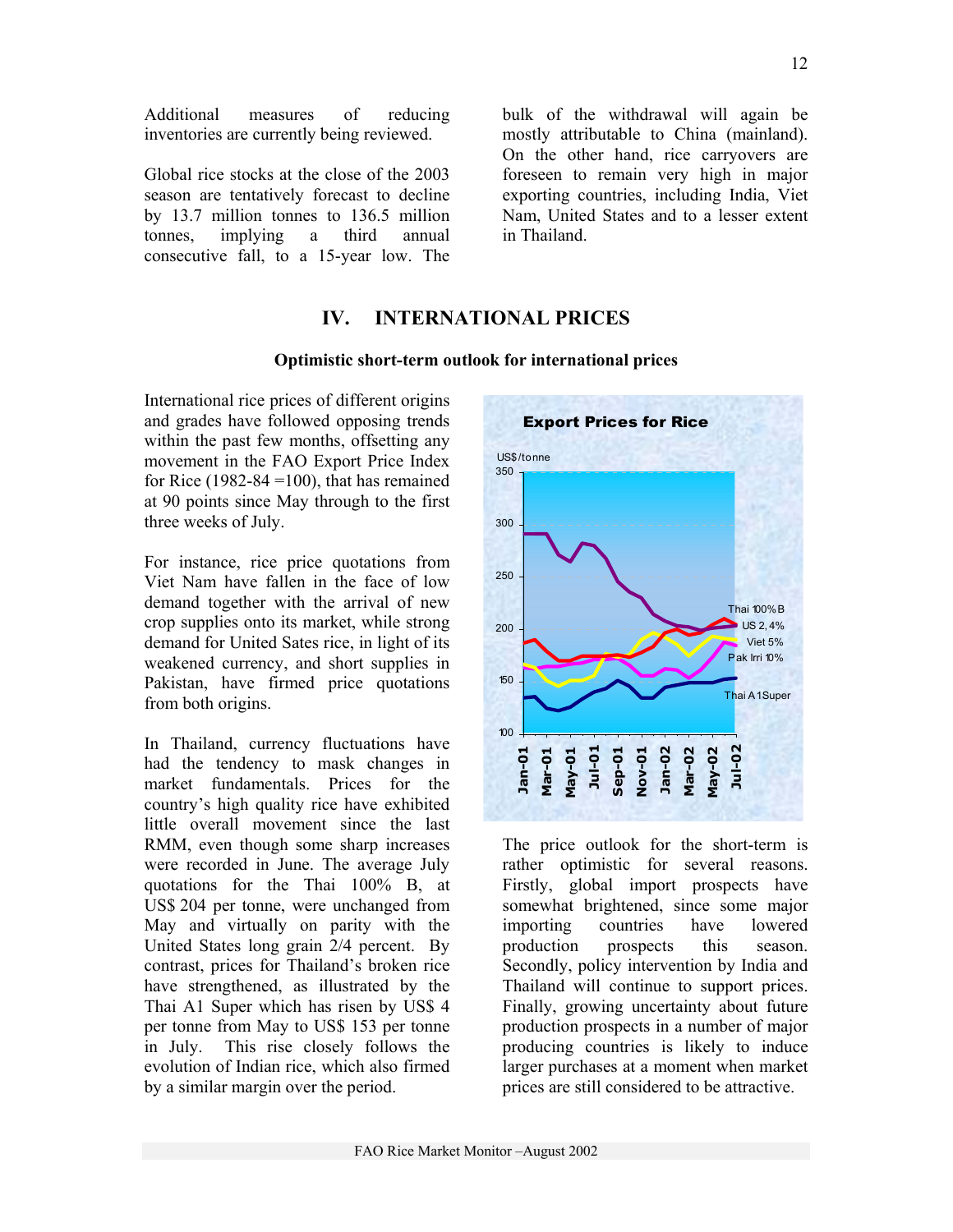| <b>WORLD PRICE INDICES FOR RICE</b>            |           |                   |                    |     |  |  |  |  |
|------------------------------------------------|-----------|-------------------|--------------------|-----|--|--|--|--|
|                                                |           |                   | <b>FAO INDICES</b> |     |  |  |  |  |
|                                                |           | All               | Quality            |     |  |  |  |  |
|                                                |           |                   | High               | Low |  |  |  |  |
| $1982 - 84 = 100$<br>January-December Averages |           |                   |                    |     |  |  |  |  |
| 1995                                           |           | 129<br>124<br>146 |                    |     |  |  |  |  |
| 1996                                           |           | 136               | 136                | 136 |  |  |  |  |
| 1997                                           |           | 127               | 129                | 120 |  |  |  |  |
| 1998                                           |           | 127               | 128                | 126 |  |  |  |  |
| 1999                                           |           | 114               | 115                | 110 |  |  |  |  |
| 2000                                           |           | 98                | 101                | 89  |  |  |  |  |
| 2001                                           |           | 90                | 91                 | 84  |  |  |  |  |
| 2001                                           | July      | 91                | 93                 | 83  |  |  |  |  |
|                                                | August    | 89                | 90                 | 87  |  |  |  |  |
|                                                | September | 89                | 89                 | 88  |  |  |  |  |
|                                                | October   | 88                | 89                 | 88  |  |  |  |  |
|                                                | November  | 88                | 88                 | 87  |  |  |  |  |
|                                                | December  | 88                | 88                 | 90  |  |  |  |  |
| 2002                                           | January   | 91                | 90                 | 92  |  |  |  |  |
|                                                | February  | 90                | 90                 | 91  |  |  |  |  |
|                                                | March     | 89                | 89                 | 89  |  |  |  |  |
|                                                | April     | 89                | 88                 | 91  |  |  |  |  |
|                                                | May       | 90                | 89                 | 93  |  |  |  |  |
|                                                | June      | 90                | 89                 | 93  |  |  |  |  |
|                                                | July      | 90                | 89                 | 93  |  |  |  |  |

*Source: FAO* 

*N.B.-The FAO indices are calculated using the Laspeyre formula. The Rice Export Price Index is calculated for 15 export prices.*

| EAI UNI I NICES FUN NICE (1.0.0. CS\$/WIIIE) |                   |        |            |             |            |                      |  |  |  |
|----------------------------------------------|-------------------|--------|------------|-------------|------------|----------------------|--|--|--|
| <b>Type</b>                                  | Effective<br>Date | Latest | 1 week ago | 1 month ago | 1 year ago | Average<br>$(82-84)$ |  |  |  |
|                                              |                   |        |            |             |            |                      |  |  |  |
| Thai 100B                                    | 19/07/2002        | 201    | 201        | 211         | 174        | 236                  |  |  |  |
| Thai $25%$                                   | 19/07/2002        | 176    | 175        | 179         | 154        | n.a.                 |  |  |  |
| Thai 35%                                     | 19/07/2002        | 172    | 171        | 175         | 150        | 213                  |  |  |  |
| Thai A1 Super                                | 19/07/2002        | 154    | 153        | 153         | 139        | 174                  |  |  |  |
| Viet $5%$                                    | 19/07/2002        | 191    | 191        | 189         | 155        | n.a.                 |  |  |  |
| Viet $25%$                                   | 19/07/2002        | 167    | 167        | 163         | 138        | n.a.                 |  |  |  |
| India PR 106 25%                             | 19/07/2002        | 135    | 135        | 132         | 236        | n.a.                 |  |  |  |
| Pak 10%                                      | 19/07/2002        | 180    | 188        | 185         | n.a.       | n.a.                 |  |  |  |
| Pak 25%                                      | 19/07/2002        | 170    | 178        | 175         | 154        | n.a.                 |  |  |  |
| Pak Basmati ordinary                         | 28/06/2002        | 370    | n.a.       | 366         | 325        | 631                  |  |  |  |
| US 2/4% Long Grain                           | 19/07/2002        | 203    | 203        | 202         | 280        | 393                  |  |  |  |

## **EXPORT PRICES FOR RICE (f.o.b. US\$/tonne)**

*Source: International rice brokers, rice merchants and national sources.* 

*n.a. not available*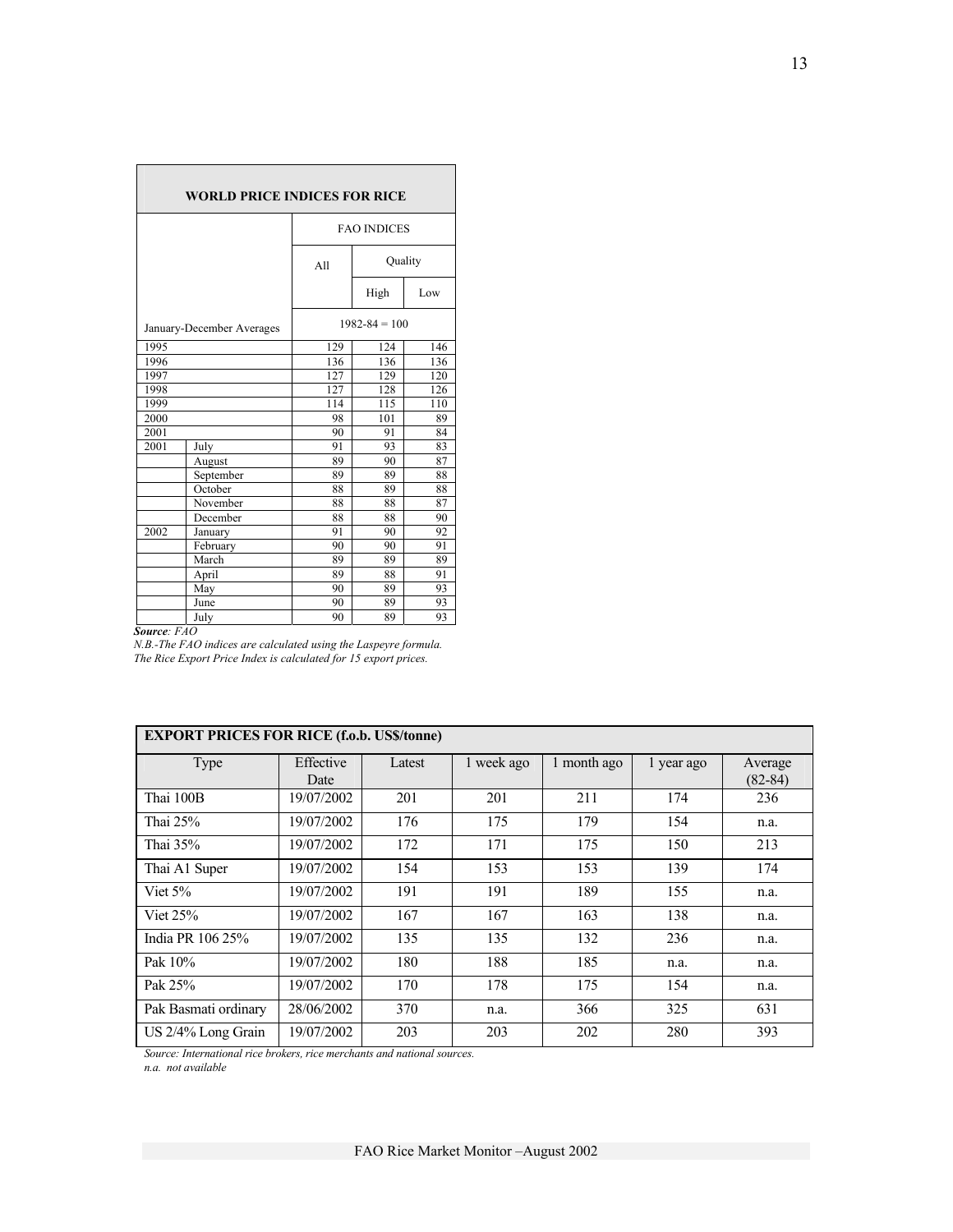| <b>WORLD PADDY PRODUCTION</b>    |            | <b>WORLD IMPORTS OF RICE</b> |                    |                               |                       |                        |                            |
|----------------------------------|------------|------------------------------|--------------------|-------------------------------|-----------------------|------------------------|----------------------------|
|                                  | 2000       | 2001<br>(estimated)          | 2002<br>(forecast) |                               | 2001                  | 2002<br>(estimated)    | $2003^{3/2}$<br>(forecast) |
|                                  |            | million tonnes               |                    |                               |                       | million tonnes, milled |                            |
| <b>WORLD</b>                     | 598.8      | 595.9                        | 594.7              | <b>WORLD</b>                  | 24.0                  | 25.0                   | 25.7                       |
| Developing countries             | 573.5      | 569.6                        | 569.4              | Developing countries          | 20.2                  | 21.1                   | 21.8                       |
| Developed countries              | 25.3       | 26.3                         | 25.3               | Developed countries           | 3.8                   | 3.9                    | 3.9                        |
| <b>ASIA</b>                      | 544.9      | 541.9                        | 540.6              | <b>ASIA</b>                   | 11.5                  | 13.3                   | 13.8                       |
| Bangladesh                       | 37.6       | 37.8                         | 39.0               | Bangladesh                    | 0.4                   | 0.2                    | 0.2                        |
| Cambodia                         | 4.0        | 4.1                          | 4.5                | China 1/                      | 0.3                   | 0.4                    | 0.8                        |
| China $1/$                       | 189.8      | 179.3                        | 179.5              | Indonesia                     | 1.5                   | 3.2                    | 3.2                        |
| India                            | 127.3      | 137.4                        | 134.0              | Iran, Islamic Rep. of         | 1.0                   | 1.2                    | 1.2                        |
| Indonesia                        | 51.9       | 50.5                         | 50.8               | Japan                         | 0.6                   | 0.7                    | 0.7                        |
| Iran, Islamic Rep. of            | 2.0        | 1.7                          | 2.0                | Malaysia                      | 0.6                   | 0.6                    | 0.7                        |
| Japan                            | 11.9       | 11.3                         | 11.0               | Philippines                   | 1.0                   | 0.9                    | 1.0                        |
| Korea Rep. of                    | 7.2        | 7.5                          | 7.3                | Saudi Arabia                  | 0.8                   | 0.8                    | 0.8                        |
| Myanmar                          | 21.3       | 21.8                         | 22.5               | Sri Lanka                     | 0.1                   | 0.1                    | 0.1                        |
| Pakistan                         | 7.2        | 5.6                          | 5.2                |                               |                       |                        |                            |
| Philippines                      | 12.5       | 13.0                         | 12.9               | <b>AFRICA</b>                 | 7.2                   | 6.4                    | 6.5                        |
| Sri Lanka                        | 2.9        | 2.7                          | 2.8                | Côte d'Ivoire                 | 1.1                   | 0.9                    | 0.9                        |
| Thailand                         | 25.6       | 25.3                         | 25.0               | Nigeria                       | 1.6                   | 1.2                    | 1.2                        |
| Viet Nam                         | 32.5       | 32.0                         | 32.3               | Senegal                       | 0.6                   | 0.6                    | 0.6                        |
|                                  |            |                              |                    | South Africa                  | 0.6                   | 0.6                    | 0.6                        |
| <b>AFRICA</b>                    | 17.4       | 17.2                         | 18.1               |                               |                       |                        |                            |
|                                  |            |                              |                    | <b>SOUTH AMERICA</b>          | 1.1                   | 1.0                    | 1.0                        |
| North Africa                     | 6.0        | 5.3                          | 6.1                | Brazil                        | 0.7                   | 0.7                    | 0.7                        |
| Egypt                            | 6.0        | 5.2                          | 6.1                | Peru                          | 0.1                   | 0.1                    | 0.1                        |
| Sub-Saharan Africa               | 11.4       | 12.0                         | 11.9               | <b>NORTH &amp; C. AMERICA</b> | 2.3                   | 2.4                    | 2.4                        |
| Western Africa                   | 7.3        | 7.6                          | 7.8                | Mexico                        | 0.5                   | 0.5                    | 0.5                        |
| Côte d'Ivoire                    | 1.0        | 1.1                          | 1.0                |                               |                       |                        |                            |
| Guinea                           | 0.9        | 0.8                          | 0.8                | <b>EUROPE</b>                 | 1.6                   | 1.6                    | 1.6                        |
| Mali                             | 0.7        | 0.8                          | 0.9                | EC<br>2/                      | 0.7                   | 0.7                    | 0.7                        |
| Nigeria                          | 3.3<br>0.4 | 3.4<br>0.4                   | 3.5<br>0.4         | <b>OCEANIA</b>                | 0.3                   | 0.4                    | 0.4                        |
| Central Africa<br>Eastern Africa | 1.0        | 1.1                          | 1.0                |                               |                       |                        |                            |
|                                  |            |                              |                    |                               |                       |                        |                            |
| Tanzania                         | 0.8        | 0.8                          | 0.8                |                               |                       |                        |                            |
| Southern Africa                  | 2.6        | 2.9                          | 2.7                |                               |                       |                        |                            |
| Madagascar                       | 2.3        | 26                           | 2.4                |                               |                       |                        |                            |
| Mozambique                       | 0.2        | 0.2                          | 0.2                | <b>WORLD EXPORTS OF RICE</b>  |                       |                        |                            |
| <b>CENTRAL AMERICA</b>           | 2.5        | 2.4                          | 2.3                |                               |                       |                        |                            |
| Mexico                           | 0.4        | 0.2                          | 0.3                |                               | 2001                  | 2002<br>(estimated)    | $2003^{3/}$                |
| <b>SOUTH AMERICA</b>             | 21.0       | 19.8                         | 19.9               |                               |                       |                        | (forecast)                 |
| Argentina                        | 0.9        | 0.9                          | 0.7                |                               |                       | million tonnes, milled |                            |
| <b>Brazil</b>                    | 11.4       | 10.4                         | 11.0               |                               |                       |                        |                            |
| Colombia                         | 2.3        | 2.1                          | 2.1                | <b>WORLD</b>                  | 24.0                  | 25.0                   | 25.7                       |
|                                  |            |                              |                    | Developing countries          | 19.9                  | 20.7                   | 21.5                       |
| <b>NORTH AMERICA</b>             | 8.7        | 9.7                          | 9.3                | Developed countries           | 4.1                   | 4.3                    | 4.2                        |
| United States                    | 8.7        | 9.7                          | 9.3                |                               |                       |                        |                            |
|                                  |            |                              |                    | <b>ASIA</b>                   | 18.4                  | 19.3                   | 19.8                       |
| <b>EUROPE</b>                    | 3.2        | 3.2                          | 3.3                | China 1/                      | 2.0                   | 1.4                    | 1.0                        |
| EC<br>2/                         | 2.5        | 2.6                          | 2.6                | India                         | 1.9                   | 4.2                    | 4.7                        |
|                                  |            |                              |                    |                               | 0.6                   | 1.1                    | 1.5                        |
| <b>OCEANIA</b>                   |            | 1.8                          |                    | Myanmar<br>Pakistan           | 2.3                   | 1.4                    |                            |
|                                  | 1.1        |                              | 1.3                |                               |                       |                        | 1.0                        |
| Australia                        | 1.1        | 1.8                          | 1.3                | Thailand<br>Viat Nam          | 7.5<br>2 <sup>5</sup> | 7.5<br>2 <sub>0</sub>  | 7.5<br>2 <sub>1</sub>      |
|                                  |            |                              |                    |                               |                       |                        |                            |

3/ Tentative.

| 2000  | 2001<br>(estimated) | 2002<br>(forecast) | 2001                                    | 2002<br>(estimated)    | $2003^{3/2}$<br>(forecast) |
|-------|---------------------|--------------------|-----------------------------------------|------------------------|----------------------------|
|       | million tonnes      |                    |                                         | million tonnes, milled |                            |
| 598.8 | 595.9               | 594.7              | <b>WORLD</b><br>24.0                    | 25.0                   | 25.7                       |
| 573.5 | 569.6               | 569.4              | 20.2<br>Developing countries            | 211                    | 21.8                       |
| 25.3  | 26.3                | 253                | Developed countries<br>3.8              | 39                     | 39                         |
| 544.9 | 541.9               | 540.6              | <b>ASIA</b><br>11.5                     | 13.3                   | 13.8                       |
| 37.6  | 378                 | 39.0               | 0 <sub>4</sub><br>Bangladesh            | 0 <sub>2</sub>         | 0 <sub>2</sub>             |
| 4.0   | 41                  | 4.5                | China $1/$<br>0.3                       | 0.4                    | 0.8                        |
| 189.8 | 179.3               | 179.5              | Indonesia<br>1.5                        | 3.2                    | 32                         |
| 127.3 | 137.4               | 1340               | Iran, Islamic Rep. of<br>1 <sub>0</sub> | 12                     | 12                         |
| 51.9  | 50.5                | 50.8               | 0.6<br>Japan                            | 0.7                    | 0.7                        |
| 2.0   | 1.7                 | 2.0                | Malaysia<br>0.6                         | 0.6                    | 0.7                        |
| 11.9  | 11.3                | 11.0               | Philippines<br>1.0                      | 0.9                    | 1.0                        |
| 72    | 7.5                 | 7.3                | Saudi Arabia<br>0.8                     | 0.8                    | 0.8                        |
| 21.3  | 218                 | 22.5               | Sri Lanka<br>0 <sub>1</sub>             | 0 <sub>1</sub>         | 0.1                        |
| 7.2   | 5.6                 | 5.2                |                                         |                        |                            |
| 12.5  | 13.0                | 12.9               | <b>AFRICA</b><br>7.2                    | 6.4                    | 6.5                        |
| 2.9   | 2.7                 | 2.8                | Côte d'Ivoire<br>11                     | 0.9                    | 0.9                        |
| 25.6  | 25.3                | 250                | 16<br>Nigeria                           | 12                     | 12                         |
| 32.5  | 32.0                | 323                | Senegal<br>0.6                          | 0.6                    | 0.6                        |
|       |                     |                    | South Africa<br>0.6                     | 0.6                    | 0.6                        |
| 17.4  | 17.2                | 18.1               |                                         |                        |                            |
|       |                     |                    | <b>SOUTH AMERICA</b><br>1.1             | 1.0                    | 1.0                        |
| 6.0   | 5.3                 | 6.1                | 0.7<br><b>Brazil</b>                    | 0.7                    | 0.7                        |
| 6.0   | 5.2                 | 6.1                | 0.1<br>Peru                             | 0.1                    | 0.1                        |
| 11.4  | 12.0                | 11.9               | <b>NORTH &amp; C. AMERICA</b><br>2.3    | 2.4                    | 2.4                        |
| 73    | 76                  | 78                 | Mexico<br>0.5                           | 0.5                    | 0.5                        |
| 1.0   | 11                  | 1.0                |                                         |                        |                            |
| 0.9   | 0.8                 | 0.8                | <b>EUROPE</b><br>1.6                    | 1.6                    | 1.6                        |
| 0.7   | 0.8                 | 0.9                | EC<br>0.7<br>2/                         | 0.7                    | 0.7                        |
| 3.3   | 3.4                 | 3.5<br>0.4         | <b>OCEANIA</b><br>0.3                   | 0.4                    | 0.4                        |
| 0.4   | 0.4                 |                    |                                         |                        |                            |
| 1.0   | 1.1                 | 1.0                |                                         |                        |                            |

| Mozambique                           | U.2  | V.Z  | U.Z  | <b>WORLD EXPORTS OF RICE</b> |      |                        |
|--------------------------------------|------|------|------|------------------------------|------|------------------------|
| CENTRAL AMERICA                      | 2.5  | 2.4  | 2.3  |                              |      |                        |
| Mexico                               | 0.4  | 0.2  | 0.3  |                              | 2001 | 2002                   |
|                                      |      |      |      |                              |      | (estimated)            |
| SOUTH AMERICA                        | 21.0 | 19.8 | 19.9 |                              |      |                        |
| Argentina                            | 0.9  | 0.9  | 0.7  |                              |      | million tonnes, milled |
| <b>Brazil</b>                        | 11.4 | 10.4 | 11.0 |                              |      |                        |
| Colombia                             | 2.3  | 2.1  | 2.1  | <b>WORLD</b>                 | 24.0 | 25.0                   |
|                                      |      |      |      | Developing countries         | 19.9 | 20.7                   |
| <b>NORTH AMERICA</b>                 | 8.7  | 9.7  | 9.3  | Developed countries          | 4.1  | 4.3                    |
| <b>United States</b>                 | 8.7  | 9.7  | 9.3  |                              |      |                        |
|                                      |      |      |      | <b>ASIA</b>                  | 18.4 | 19.3                   |
| <b>EUROPE</b>                        | 3.2  | 3.2  | 3.3  | China $1/$                   | 2.0  | 1.4                    |
| $EC$ 2/                              | 2.5  | 2.6  | 2.6  | India                        | 1.9  | 4.2                    |
|                                      |      |      |      | Myanmar                      | 0.6  | 1.1                    |
| <b>OCEANIA</b>                       | 1.1  | 1.8  | 1.3  | Pakistan                     | 2.3  | 1.4                    |
| Australia                            | 1.1  | 1.8  | 1.3  | Thailand                     | 7.5  | 7.5                    |
|                                      |      |      |      | Viet Nam                     | 3.5  | 3.0                    |
|                                      |      |      |      | <b>AFRICA</b>                | 0.8  | 0.9                    |
|                                      |      |      |      | Egypt                        | 0.8  | 0.9                    |
|                                      |      |      |      | <b>SOUTH AMERICA</b>         | 1.3  | 1.1                    |
|                                      |      |      |      | Argentina                    | 0.3  | 0.3                    |
|                                      |      |      |      | Uruguay                      | 0.6  | 0.5                    |
|                                      |      |      |      | <b>NORTH AMERICA</b>         | 2.6  | 3.0                    |
|                                      |      |      |      | United States                | 2.6  | 3.0                    |
|                                      |      |      |      | <b>EUROPE</b>                | 0.2  | 0.2                    |
| <b>FOOTNOTES:</b>                    |      |      |      | EC<br>2/                     | 0.2  | 0.2                    |
| Totals computed from unrounded data. |      |      |      |                              |      |                        |
| 1/ Including Taiwan Province.        |      |      |      | <b>OCEANIA</b>               | 0.7  | 0.6                    |
| 2/ Fifteen member countries.         |      |      |      | Australia                    | 0.7  | 0.6                    |
| and the control of the control of    |      |      |      |                              |      |                        |